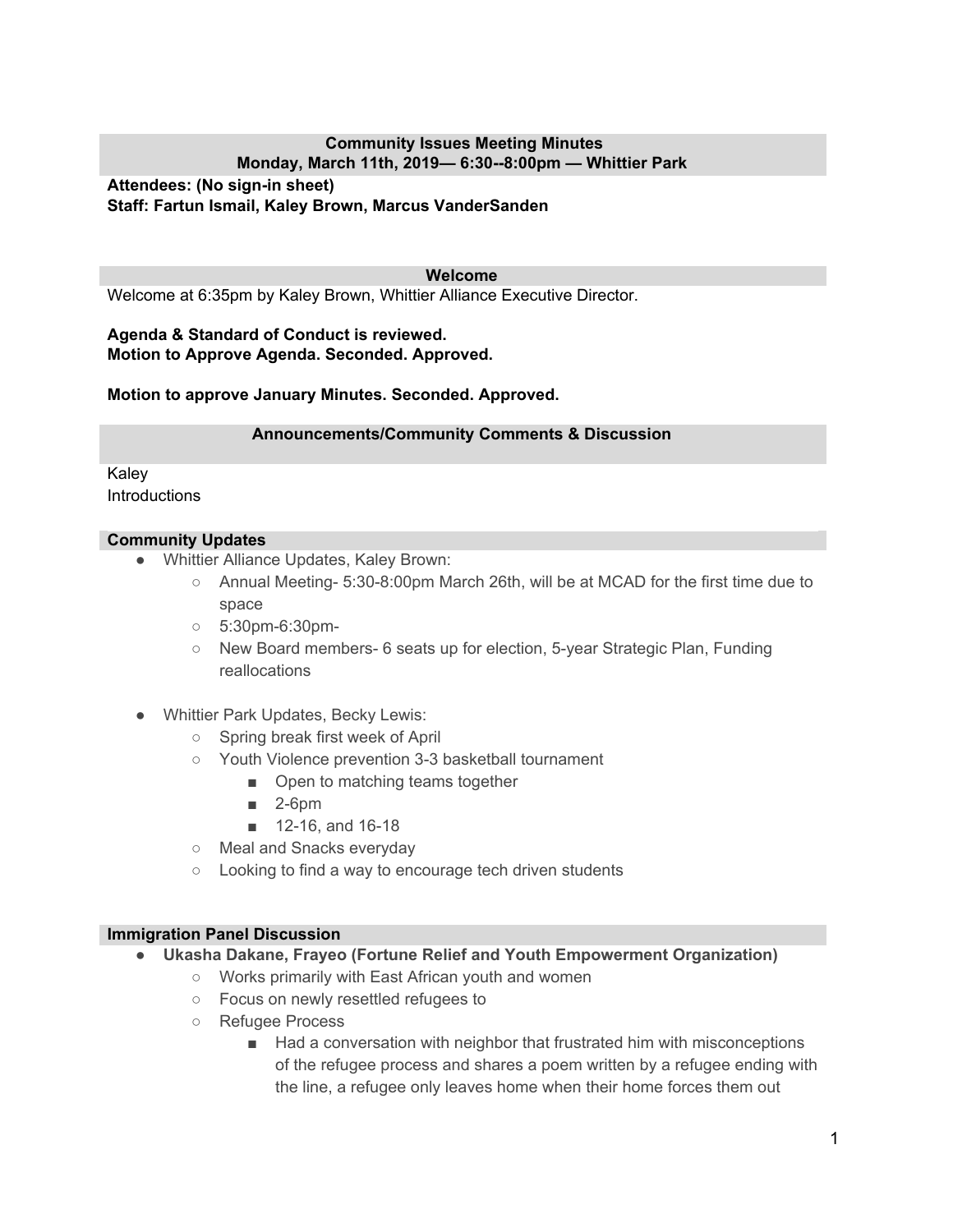- 5 step process before a refugee can enter another country
- 1. Registration and Data Collection
	- The initial step of data collection and the referral to different agencies
- 2. Security Checks
	- FBI, DHS, DOD will do screening, conduct interview in home country to find out more about an individual
	- Biometrics
- 3. Cultural Orientation and Medical Check
	- The refugee applicant will take courses introducing them to American culture
	- Can be denied due to medical records
- 4. Assignment to Domestic Resettlement
	- The moment they are notified they have a place to go, this is the moment when people will begin to have hope. A hope they can start new.
- 5. Arrival in the U.S

Frayeo helps them with this process, striving to help them find stable housing, work and community. This is actually the beginning, they are starting here at poverty level, survival instincts are still active and it is starting from nothing.

- **Marion Greene, Hennepin County Commissioner;** 
	- Hennepin County's goal is maintaining family stability
	- How can Hennepin County be a safe place for immigrants?
	- Immigrants are a vital element of our economy
	- Hennepin County's work includes:
		- Welcoming proclamation, pronounce HC a sanctuary county
		- Previous HC Sheriff was not conducive to these policies and worked closely with ICE
		- Immigration Legal Defense Fund- continuing to expand and work on this
			- Worked closely with VERA institute, national org based in NY
		- Set aside money that so that the sheriff bookings did not have to announce their country of birth/origin
		- They ask them in informal setting to determine eligibility for funding
		- Have worked with judges to change the kinds of questions that they ask in court
		- Wants to take "offensive" approach to the benefits of immigration
		- Salt Lake City has interesting approach on Economic Development and the immigrant community
- **● Mari Minnesota Immigrant Rights Action Community**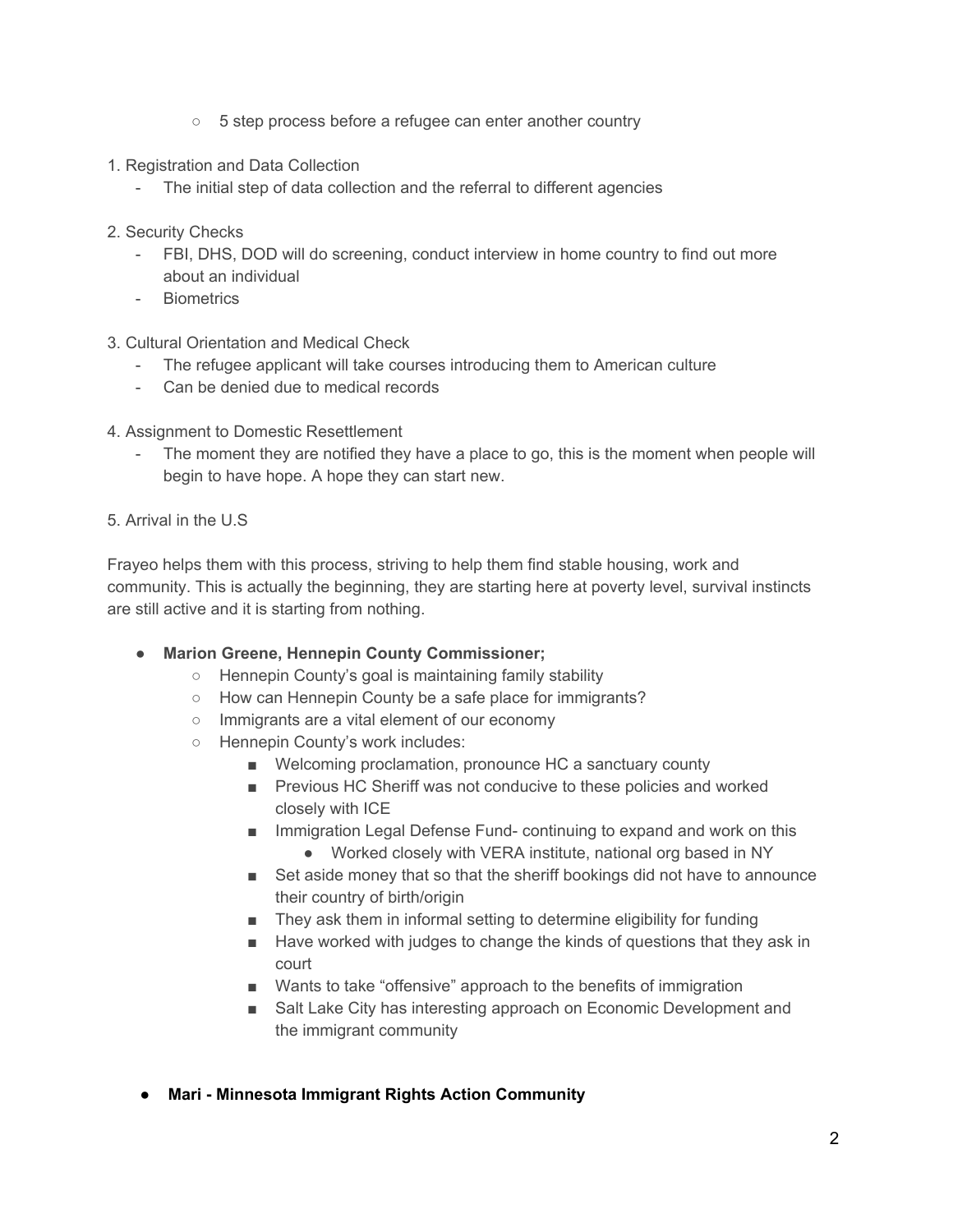- Whittier resident of 3 years, MIRAC
- MIRAC is volunteer based community
	- Some immigrants, some not
- Work currently being done by MIRAC
	- Deportation Defense
		- Get calls on people who have family members who have been detained by ICE
		- Will get people set up with trustworthy lawyer, help with fees and provide court support; when you have more people show up it is often better for treatment.
	- Sanctuary Now Platform
		- 13 specific points that will make our city a sanctuary city
	- "U" Visas- if you are a person who has a crime committed against you can safely apply for a visa
	- Municipal ID- Identification that is available to all people
		- Might have multiple function as library card and other
	- Legal Defense Fund
	- Influential in getting plaque of rights posted in police vehicles
	- Know your rights training
	- Border Delegation- sending 13 people to Mexican border in Arizona to get a better sense of what is happening and meeting with other activists
		- Minors are still being seperated at the border
	- Abolish ICE- Do not think that Immigrations and Customs Enforcement should continue as Government Organization
	- MIRAC Youth Organization- working to engage immigrant as a family unit
		- Ethnic Studies recognized as history credits not electives
		- "Our" history is history
		- "The idea of people being different starts in school"
	- Follow @MIRACMN on all platforms
		- Fundraisers, Marches, Events, Bi-weekly banner drops

# **● Mustafa Jumale - Black Immigrants Collective**

- Volunteer based- Leadership is mostly black women
- Formed in 2016 in reaction to Muslim ban
- Policy centric working with lawmakers and
- o Currently working with campaign Liberian DED Liberians in Minnesota facing deportation
- Black Immigrants represent 9% of immigrant community with 20% facing potential deportation
- They are more likely to be deported
- Temporary Protected Status
	- Historically this status has been renewed under previous administrations
	- This status may be revoked
	- Dream/TPS legislation being challenged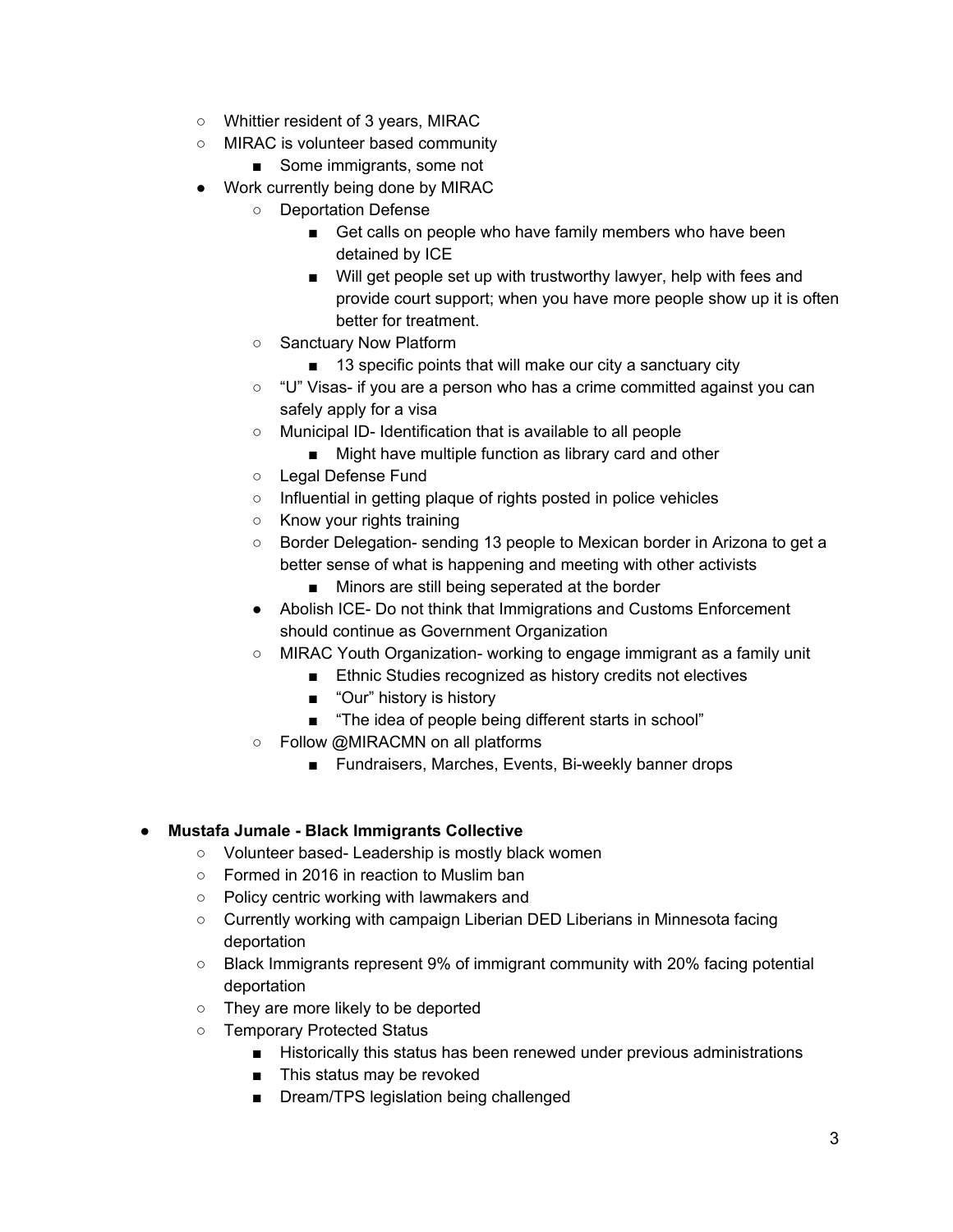- Local work has been working at State Legislature on getting drivers license for all
	- Cars are crucial to living a healthy safe lifestyle
- Legal Clinics
- Connect people to pro-bono services

### **● Iris Ramos, Immigration Lawyer based in Whittier**

- Work being done by Iris and immigration lawyers
	- Affirmative Filing- You are searching
	- Defensive- You are in removal proceedings and you have to play defense including asylum seeking
	- If you fear if you go back you will be killed
	- Credible Fear Interview
	- Reinstatement Cases- If you have been deported before or you miss a court case if you get caught again you are gone with no court proceedings even if you've been here for 2 months or 20 years
	- Preparing USCIS, help them through that process
- Feels passionately
- Sometimes you can't do things the right way because there is no way, common misconception is that one can simply work hard and do the right thing
	- There is no way to do it right at the moment, you have to be eligible
	- Nobody here is purposefully undocumented
	- Process is extremely complicated even for a lawyer
	- Can take years
- If you are a victim of any criminal activity you are eligible for visa
- Anti-Immigration Policies
	- As of Late 2018 If you submit an application with documents missing you can be denied without a chance to rectify the mistake
	- If you are denied you can be put into deportation proceedings
- $\circ$  Thinks a lot of the ignorance is a lack of empathy or understanding, isolation
- People need to know their rights- right to have attorneys present at Immigration court, however Immigration attorneys will not be provided by government
- Public Charge

Hennepin County is concerned about this because they want people to be able to get the help they need without affecting their immigration status

USDIS Form I64

#### **Q&A and Comments**

United States requires a lot of documentation- how does it work if there is lacking documentation? A:Iris- Sometimes they will be do DNA testing, two affidavits from people who existing. Burden is on you.

A:Ukasha- They will cross reference with the data collection, refugee system A:Osman- There is no way to prove if you lost everything